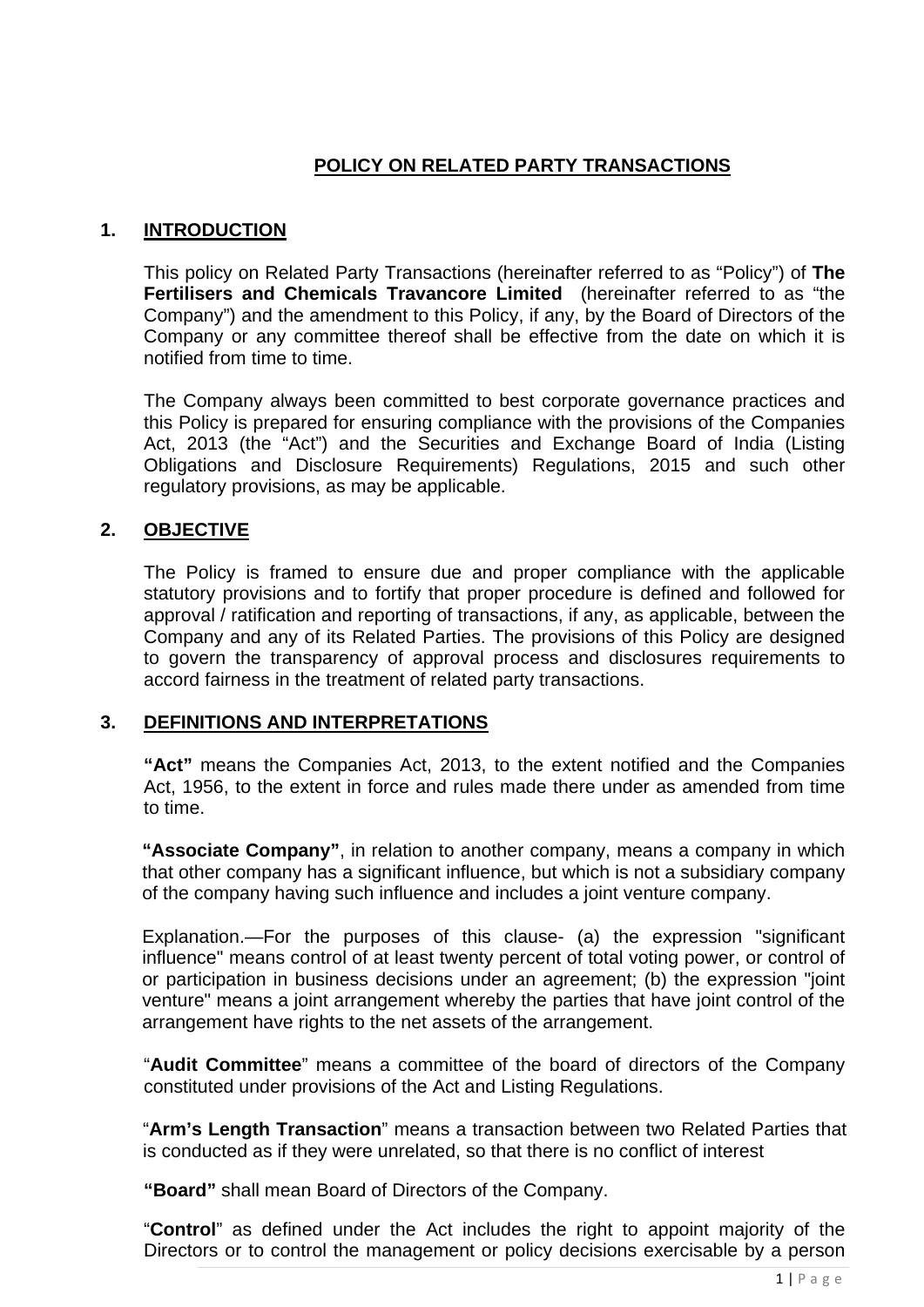or persons acting individually or in concert, directly or indirectly, including by virtue of their shareholding or management rights or shareholders agreements or voting agreements or in any other manner.

**"Holding Company"** shall have the meaning as specified under section 2(46) of the Companies Act, 2013.

**"Listing Regulations"** means Securities and Exchange Board of India (Listing Obligations and Disclosure Requirements) Regulations, 2015, as amended from time to time.

"**In the Ordinary Course of Business**" means all such acts and transactions undertaken by the Company, including, but not limited to sale or purchase of goods, property or services, leases, transfers, providing of guarantees or collaterals, in the normal routine in managing trade or business and is permitted by the objects clause of the Memorandum of Association of the Company. The Company should take into account the frequency of the activity and its continuity carried out in a normal organised manner for determining what is in the ordinary course of business.

**"Key Managerial Personnel"** as defined under the Companies Act, 2013 means:

- (a) the Chairman and Managing Director;
- (b) the Company Secretary (CS);
- (c) the Whole- time Director (WTD);
- (d) the Chief Financial Officer (CFO);
- (e) such other officer, not more than one level below the directors who is in wholetime employment, designated as key managerial personnel by the Board; and
- (f) such other officer as may be prescribed.

**"Related Party"** with reference to a Company, shall have the same meaning as defined in section 2(76) of the Companies Act, 2013 and Securities and Exchange Board of India (Listing Obligations and Disclosure Requirements) Regulations, 2015 and Indian Accounting Standard (AS) 24.

## **"Related Party Transactions"** means

- (i) for the purpose of the Act, specified transactions mentioned in the section 188  $(1)$  sub clause  $(a)$  to  $(q)$ .
- (ii) for the purpose of the Securities and Exchange Board of India (Listing Obligations and Disclosure Requirements) Regulations, 2015, A related party transaction is a transfer of resources, services or obligations between a company and a Related Party, regardless of whether a price is charged

A "transaction" with a related party shall be construed to include single transaction or a group of transactions in a contract.

**"Subsidiary Company"** shall have the same meaning as specified under section 2(87) of the Companies Act, 2013.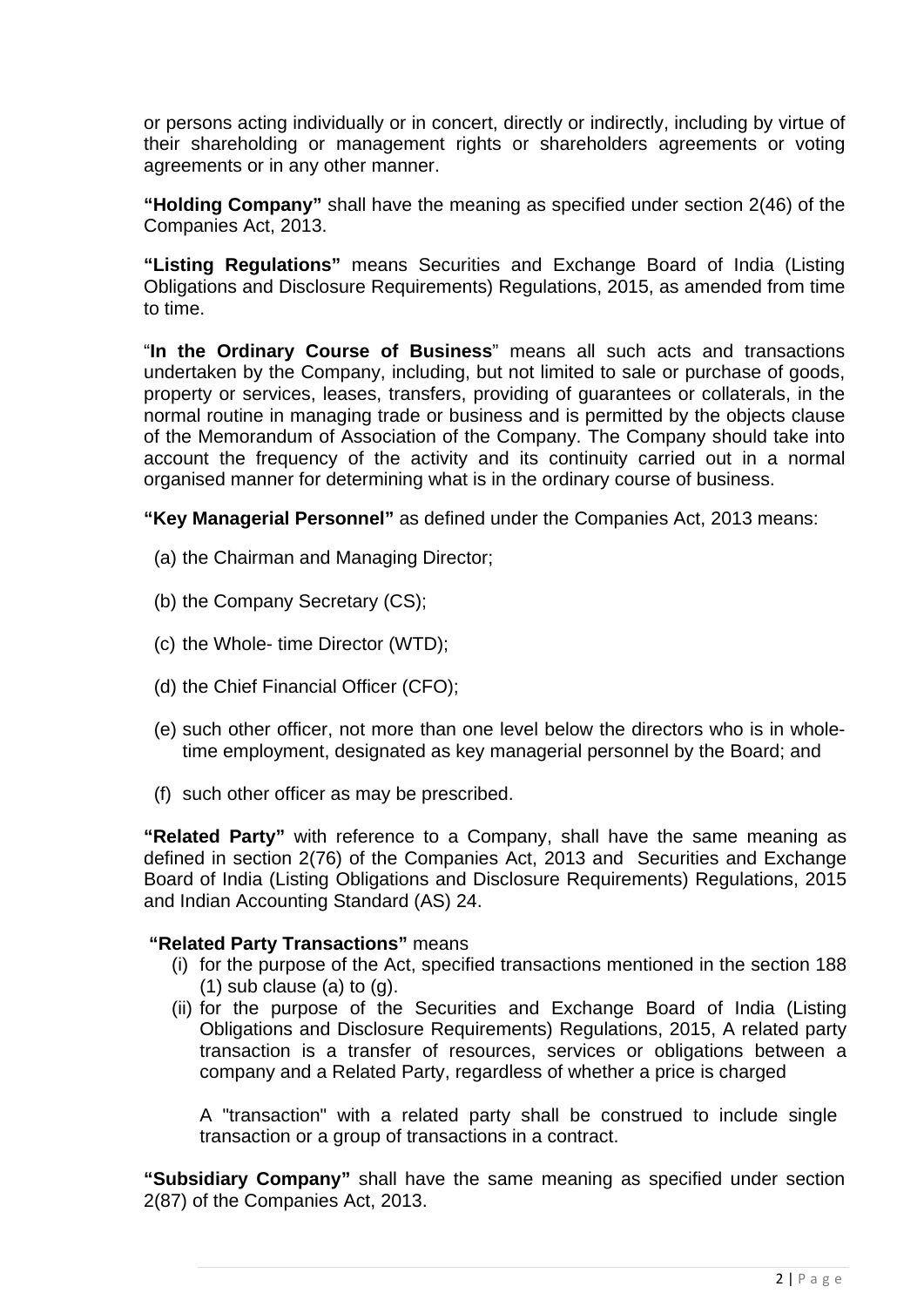**"Wholly Owned Subsidiary"** When a company holds 100% of shares of another company, the other company is called a Wholly Owned Subsidiary of the company who has made 100% investment in it.

# **"Material Related Party Transactions"** means

- (i) A Related Party Transaction shall be considered material if the transaction(s) to be entered into individually or taken together with previous transactions during a financial year, exceeds 10% of the annual consolidated turnover of the Company as per the last audited financial statements of the Company.
- (ii) Notwithstanding the above, a transaction involving payments made to a related party with respect to brand usage or royalty shall be considered material if the transaction(s) to be entered into individually or taken together with previous transactions during a financial year, exceed two percent of the annual consolidated turnover of the Company as per the last audited financial statements of the Company.

### **4. IDENTIFICATION OF RELATED PARTY TRANSACTIONS**

All Related Party Transactions, which are proposed to be entered by the Company (i) other than in ordinary course of business; and / or (ii) other than on arm's length basis, whose value exceeds the threshold limits as prescribed under provisions of Companies Act, 2013 read with Rule 15 of the Companies (Meetings of the Board & its Powers) Rules, 2014, as given below through an Ordinary resolution: namely,

- Sale, purchase or supply of any goods or materials, directly or through appointment of agent exceeding 10% of Annual Turnover or 100 Crores whichever is less.
- Selling or otherwise disposing of or buying property of any kind, directly or through appointment of agent exceeding 10% of Net Worth or 100 Crores whichever is less.
- Leasing of property of any kind exceeding 10% of Net worth or Turnover or 100 Crores whichever is less
- Availing or rendering of any services, directly or through appointment of agent exceeding 10% of Net Worth or 50 Crores whichever is less
- Appointment to any office or place of profit in the company, its subsidiary company or associate company exceeding Rs. 2.5 Lakhs Per Month
- Remuneration for underwriting the subscription of any securities or derivatives thereof of the company exceeding 1% of Net Worth

### **5. ASCERTAINING "ARMS' LENGTH" IN RELATED PARTY TRANSACTIONS**

The expression "arms' length transaction" means a transaction between two related parties that is conducted as if they were unrelated, so that there is no conflict of interest.

A Related Party with whom the Related Party Transaction is undertaken must have been selected using the same screening / selection criteria / underwriting standards and procedures as may be applicable in case of an unaffiliated party.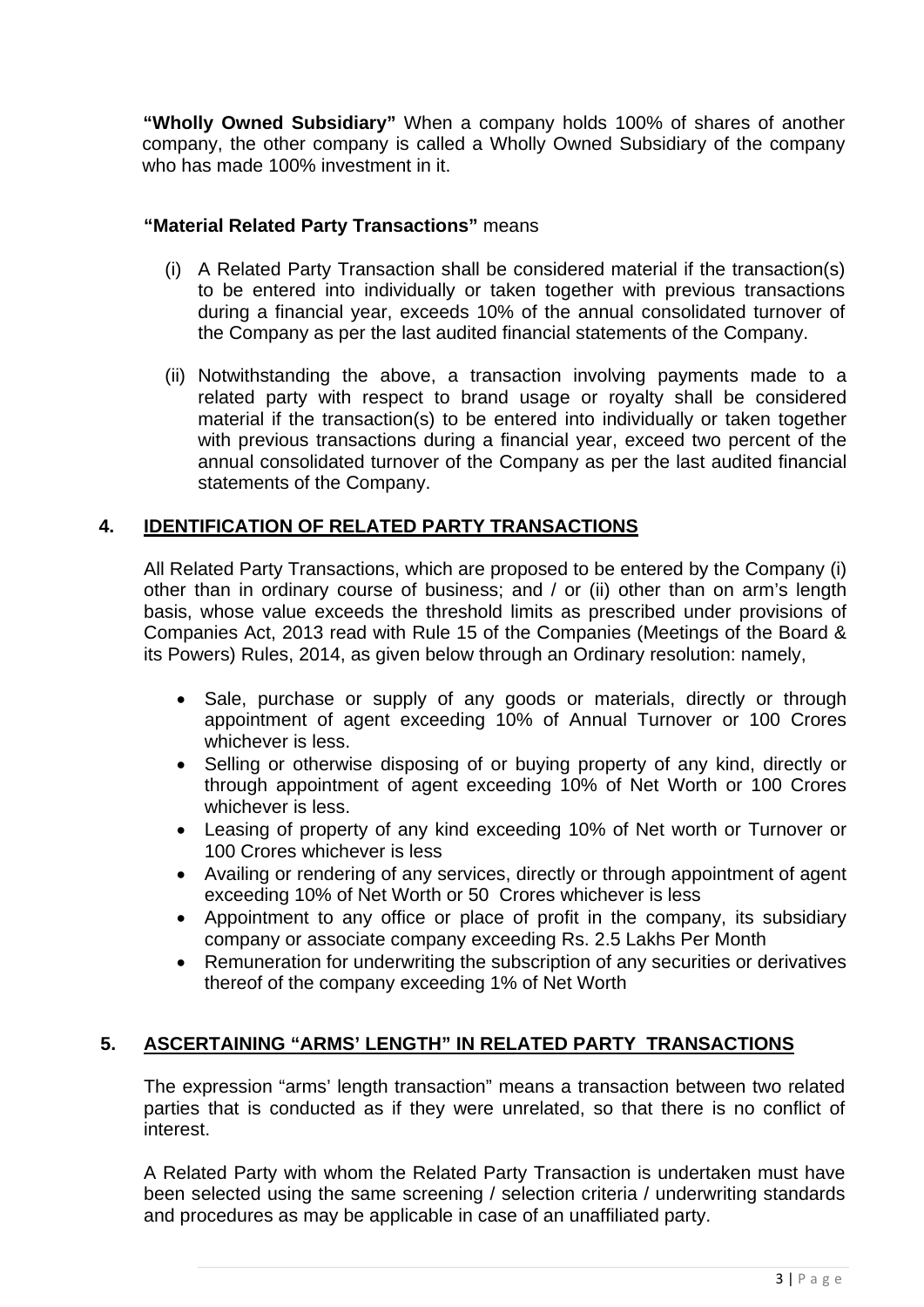The Company shall produce evidence to the satisfaction of the Audit Committee for complying with the said procedure, as and when applicable as required.

### **6. MONITORING/COMPLIANCE**

The details of related party transactions, if any, should be duly forwarded to Dy.General Manager (Internal Audit) by the concerned executives. Dy.General Manager (Internal Audit) shall monitor the related party transactions and put up the same before the Audit Committee/Board. He shall be the Compliance Officer of all type of related party transactions under this policy.

## **7. PROCESS OF IMPLEMENTATION OF THE POLICY**

## A. MECHANISM FOR APPROVAL FOR RELATED PARTY TRANSACTIONS

1. As per the provisions of section 188 of the Act, all kind of transactions specified under the said section and which are not in the ordinary course of business and at arm's length basis, are placed before the Board for its approval.

## 2. TRANSACTIONS WHICH ARE ON ARM'S LENGTH BASIS AND ARE IN ORDINARY COURSE OF BUSINESS

- (a) Prior approval of Audit Committee.
- (b) Prior approval of shareholders by way of ordinary resolution if such Related Party Transactions are "Material Related Party Transactions" as per Listing Regulations as defined above.

## 3. TRANSACTIONS WHICH ARE EITHER NOT ON ARM'S LENGTH BASIS AND / OR NOT IN ORDINARY COURSE OF BUSINESS

- (a) Prior approval of Audit Committee.
- (b) Prior approval of Board of Directors.
- (c) Prior approval of shareholders by way of ordinary resolution if such Related Party Transactions are "Material Related Party Transactions" as defined above.
- 4. In addition to the above , following kind of transactions with related parties are also placed before the Board for its approval;
	- Transactions which may be in the ordinary course of business and at arm's length basis, but which are as per the policy determined by the Board from time to time (value threshold and/or other parameters) require board approval in addition to audit committee approval.
	- Transaction in respect of which the audit committee is unable to determine whether or not they are in the ordinary course of business and/or at arm's length basis and decides to refer the same to the Board for approval.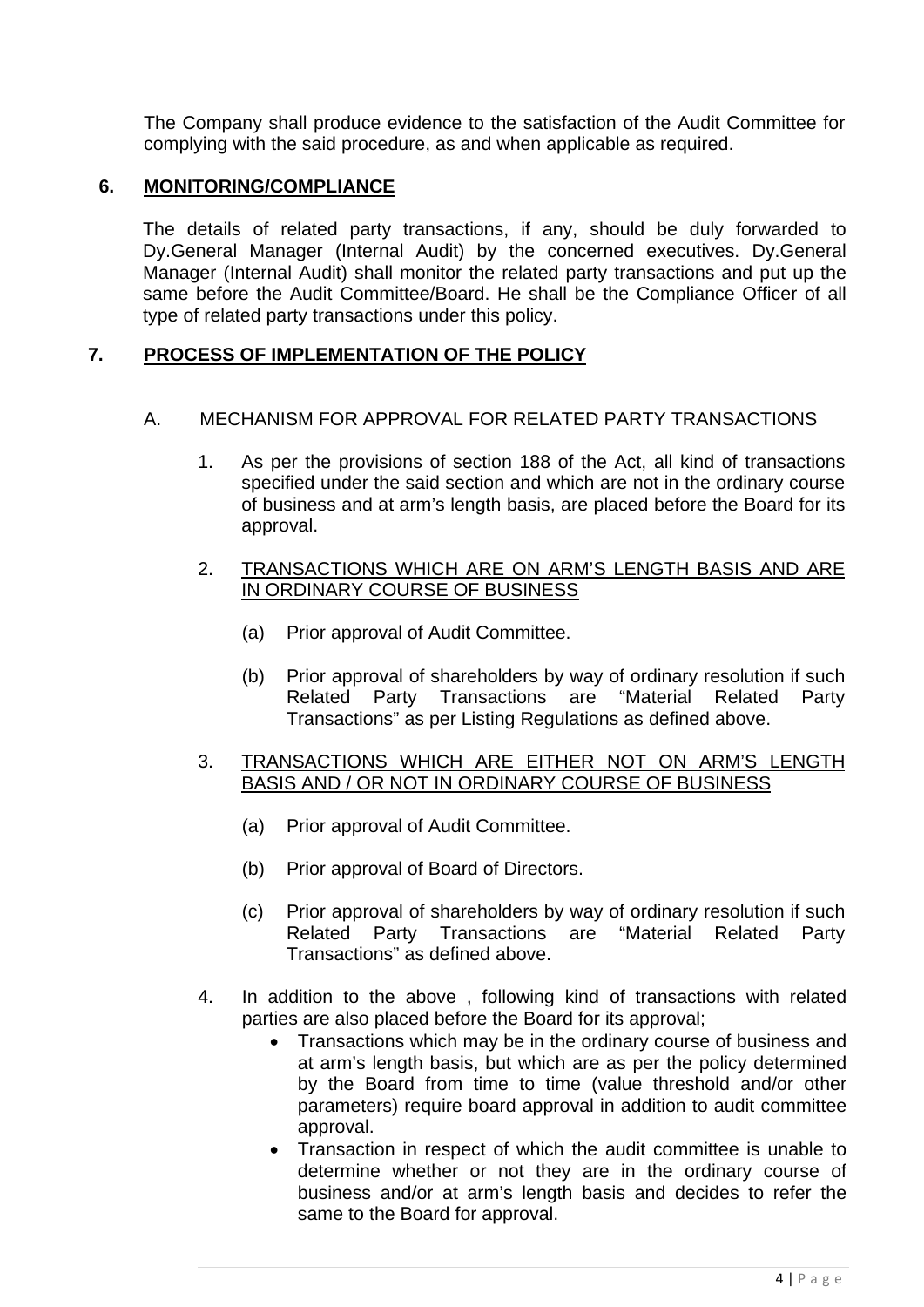- Transactions which are in the ordinary course of business and at arm's length basis, but which in Audit Committee's view requires Board approval.
- Transactions, which are Material Related Party Transaction as laid down in the clause 3 of this policy, which are intended to be placed before the shareholders for approval.
- 5. If any transaction which exceeds the threshold limit laid down in Rule 15 of Companies (Meetings of the Board & its Powers) Rules, 2014 shall placed before the shareholders for its approval.

#### 6. OMNIBUS APPROVAL BY AUDIT COMMITTEE

The Audit Committee may grant omnibus approval for Related Party Transactions proposed to be entered into by the Company subject to the following conditions:

- (a) The Audit Committee shall satisfy itself the need for such omnibus approval and that such approval is in the interest of the Company;
- (b) Such omnibus approval shall specify:
	- i) the name/s of the related party, nature of transaction, period of transaction, maximum amount of transaction that can be entered into;
	- ii) the indicative base price / current contracted price and the formula for variation in the price if any; and
	- iii) such other conditions as the Audit Committee may deem fit.
- (c) Provided that where the need for Related Party Transaction cannot be foreseen and aforesaid details are not available, Audit Committee may grant omnibus approval for such transactions subject to their value not exceeding Rs.1 crore per transaction.
- (d) Audit Committee shall review, at least on a quarterly basis, the details of Related Party Transactions entered into by the Company pursuant to each of the omnibus approval given.
- (e) Such omnibus approvals shall be valid for a period not exceeding one year and shall require fresh approval after the expiry of one year.

## 7. PROCEDURE TO BE FOLLOWED FOR RELATED PARTY **TRANSACTIONS**

(a) The Compliance officer shall identify the related party (ies), as applicable from time to time on quarterly basis and circulate the same to all the departments of the company.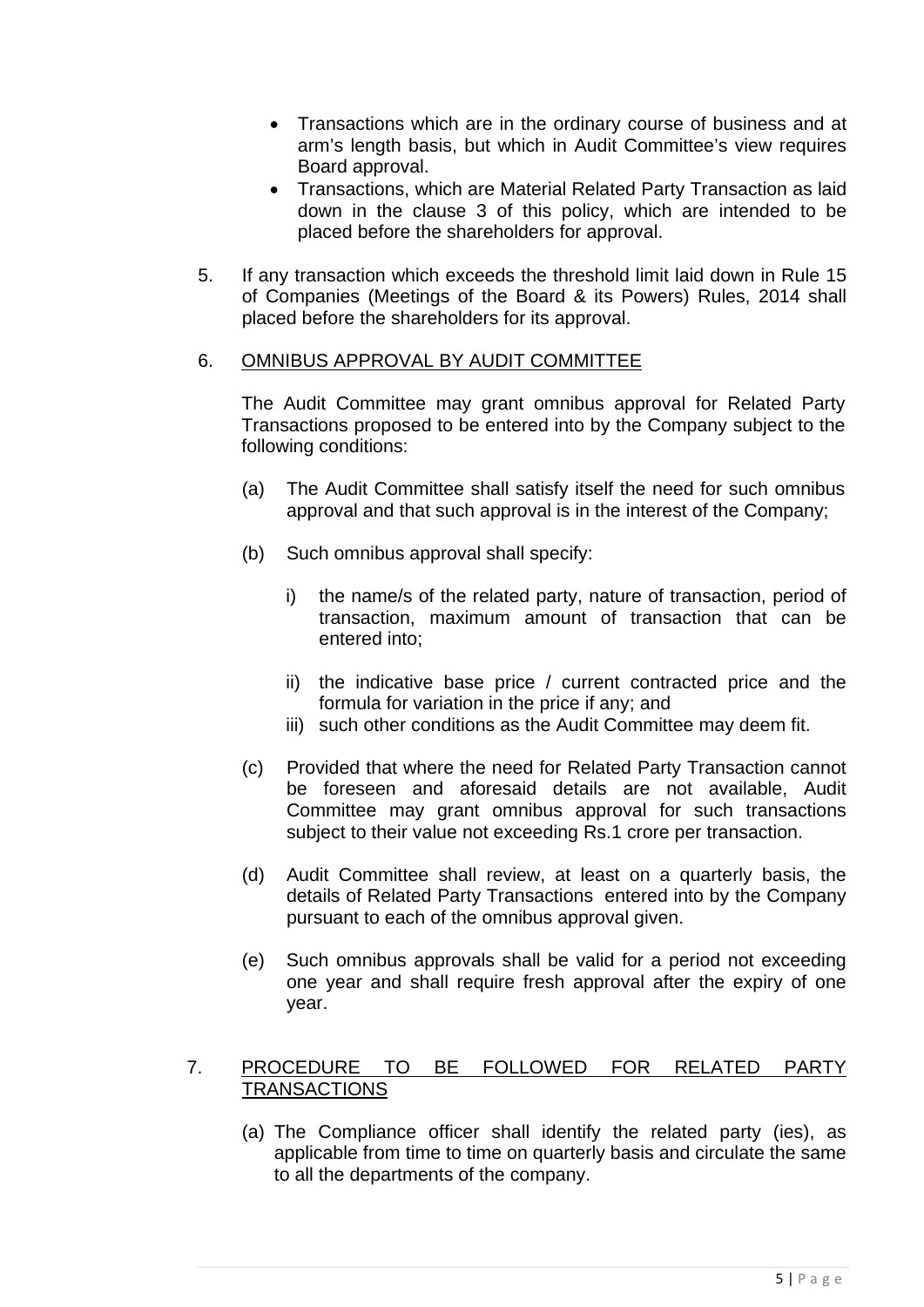- (b) The Director/KMP/Related Party shall bring to the notice of Compliance Officer of any transactions to be entered by the related party with the company.
- (c) The concerned departments shall approach Compliance Officer before entering into any transactions with Related Party(ies) along with the details of the transactions to be entered.
- (d) After receipt of the notice, the compliance officer shall make sure that the transactions to be entered is as per the policy on Related Party Transactions approved by the Board and also verify the approval sought for such transaction by the Audit Committee /Board/ Shareholders, as applicable.
- (e) If the transaction to be entered is already approved by the Audit Committee/ Board/Shareholder, as applicable and if it is within the limit of approval then the compliance officer shall inform the respective department of the same and allow the transaction to proceed.
- (f) If the transaction proposed to be entered with related party is not already approved by the Audit Committee /Board /Shareholders then the Compliance officer shall take necessary steps for prior approval of the transactions.
- (g) Any Related Party Transactions approved by the Audit Committee/Board/Shareholders shall be informed to all the departments specifying the limit of approval.

### 8. VOTING BY RELATED PARTIES

Related parties shall abstain from voting on resolutions approving related party transactions irrespective of whether the entity is a related party to the particular transaction or not.

### **8. STANDARDS FOR REVIEW**

- i) The Audit Committee while approving and the Board while approving/ratifying a Related Party Transaction shall review and consider, in accordance with the standards set forth in this Policy after full disclosure of the Related Party's interests in the transaction:
- ii) The agenda of the Board meeting at which the resolution is proposed to be considered shall disclose all details of the transactions:

Where any director is interested in any contract or arrangement with a Related Party, such director shall not be present at the meeting during discussions on the subject matter of the resolution relating to such contract or arrangement.

iii) The explanatory statement to be annexed to the notice of a general meeting convened pursuant to section 102 of the Companies Act, 2013 shall contain the all particulars